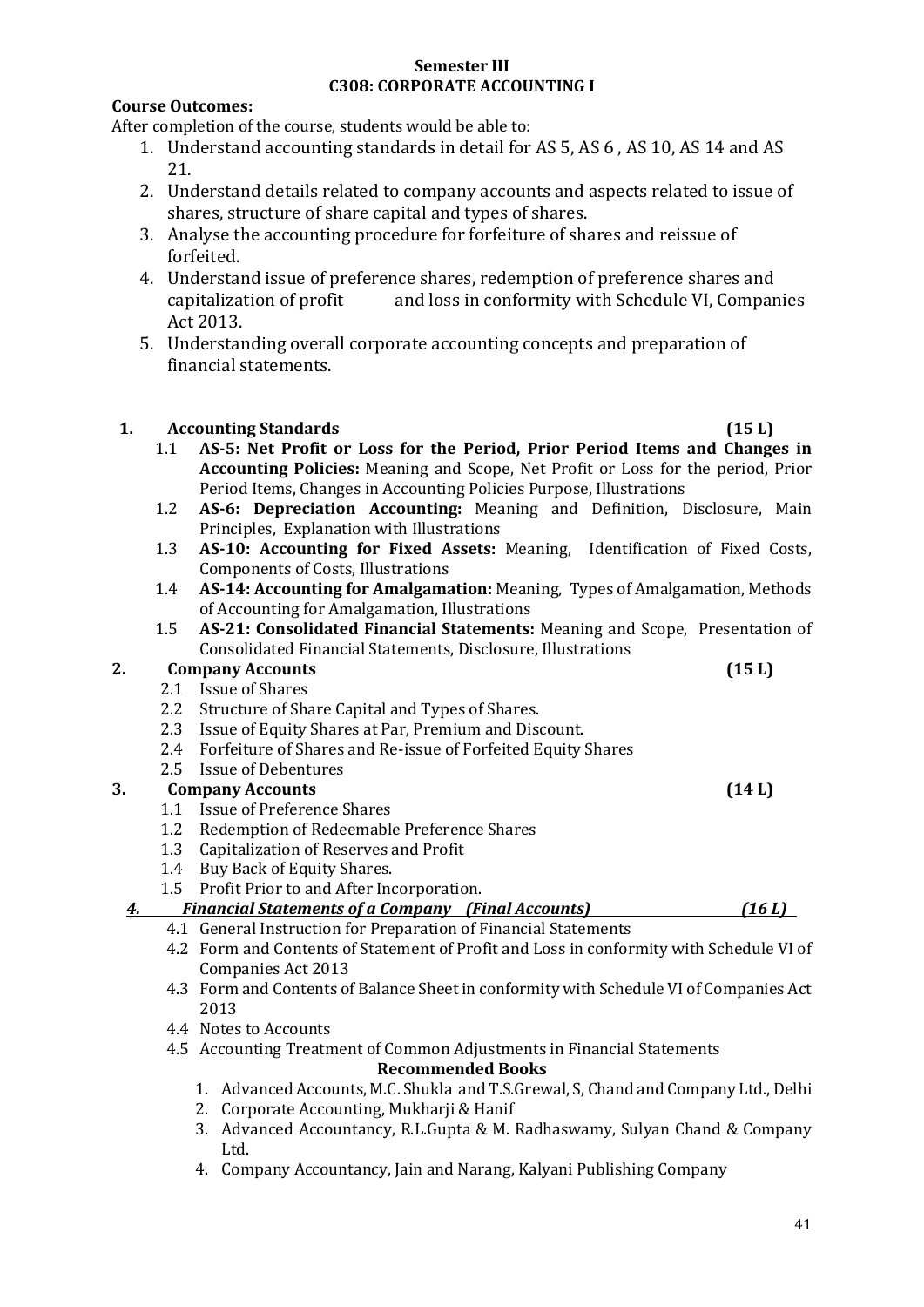- 5. Advanced Accounts, Gupta Rupram
- 6. Corporate Accounting, Dr. S. N. Maheshwari & S. K. Maheshwari
- 7. Accounting Standards issued by ICAI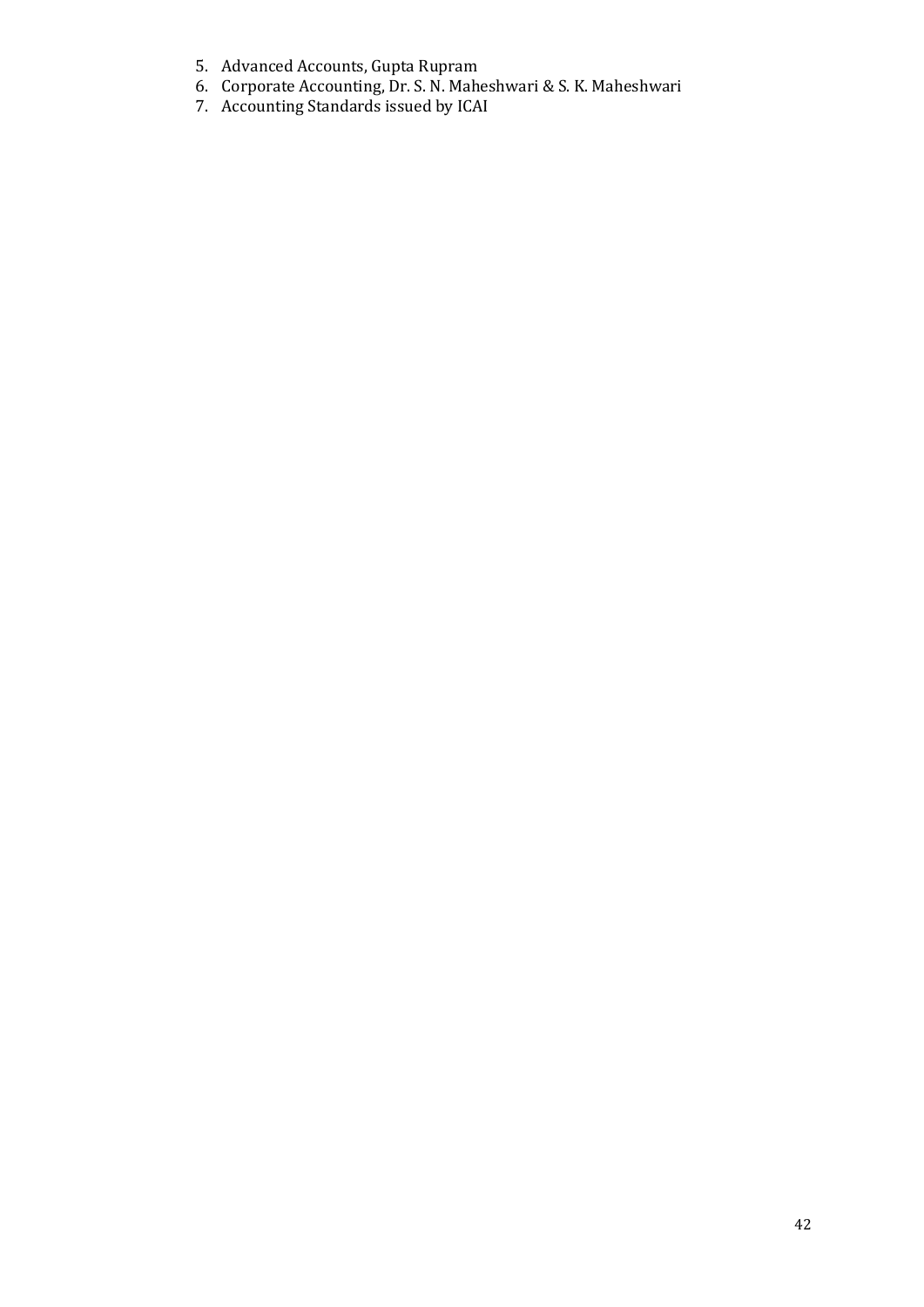|                                                  |                                                                                           | After completion of the course, students would be able to:                           |                                                              |     |
|--------------------------------------------------|-------------------------------------------------------------------------------------------|--------------------------------------------------------------------------------------|--------------------------------------------------------------|-----|
|                                                  | 1. Analyse the need of effective business communication and understand=ing various skills |                                                                                      |                                                              |     |
|                                                  |                                                                                           | of communication.                                                                    |                                                              |     |
| 2.                                               |                                                                                           | Understanding the communication process and development of effective business        |                                                              |     |
|                                                  |                                                                                           | communication skills.                                                                |                                                              |     |
| 1.                                               |                                                                                           | Communication                                                                        |                                                              |     |
|                                                  |                                                                                           | 1.1 Meaning, importance nature and scope                                             |                                                              | 16L |
|                                                  |                                                                                           | 1.2 Process and elements of communication                                            |                                                              |     |
|                                                  |                                                                                           | 1.3 Principles of effective communication                                            |                                                              |     |
|                                                  |                                                                                           | 1.4 Barriers of effective communication                                              |                                                              |     |
| 2.                                               |                                                                                           | <b>Methods and Types of Communication</b><br>14L                                     |                                                              |     |
|                                                  |                                                                                           | 2.1 Methods of communication- oral, written and non-verbal                           |                                                              |     |
|                                                  |                                                                                           | 2.2 Types of communication in corporate organization - upward, downward and          |                                                              |     |
|                                                  |                                                                                           | horizontal                                                                           |                                                              |     |
|                                                  |                                                                                           | 2.3 New technologies in business communication- internet e-mail, website, fax, telex |                                                              |     |
|                                                  | etc                                                                                       |                                                                                      |                                                              |     |
| 3.                                               | <b>Soft Skills</b>                                                                        |                                                                                      |                                                              |     |
|                                                  | 3.1                                                                                       | Meaning, importance and elements                                                     |                                                              | 15L |
|                                                  | 3.2                                                                                       | Body language, grooming manners and etiquettes                                       |                                                              |     |
|                                                  | 3.3                                                                                       | Elements and types of good speaking                                                  |                                                              |     |
|                                                  | 3.4                                                                                       | Interview skills, techniques of interview                                            |                                                              |     |
|                                                  | Listening-importance, principles, barriers in listening<br>3.4                            |                                                                                      |                                                              |     |
| 4.                                               | <b>Job Application Letters</b><br>15L                                                     |                                                                                      |                                                              |     |
|                                                  | 4.1                                                                                       | Meaning and elements of application letter                                           |                                                              |     |
| 4.2<br>Contents of application letter            |                                                                                           |                                                                                      |                                                              |     |
|                                                  | 4.3                                                                                       | Types of application letter                                                          |                                                              |     |
| 4.4<br>Application letter for employment, resume |                                                                                           |                                                                                      |                                                              |     |
|                                                  | 4.5                                                                                       | Appointment letter, termination letter                                               |                                                              |     |
|                                                  |                                                                                           |                                                                                      | <b>Recommended Books</b>                                     |     |
|                                                  | 1.                                                                                        | Communication                                                                        | Rayudu C.S.                                                  |     |
|                                                  | 2.                                                                                        | <b>Business Correspondence and</b>                                                   |                                                              |     |
|                                                  |                                                                                           | <b>Report Writing</b>                                                                | Sharma R.C                                                   |     |
|                                                  | 3                                                                                         | <b>Business Communication</b>                                                        | Rai U.S. and Rai S.M.                                        |     |
|                                                  | 4.                                                                                        | <b>Business Communication</b>                                                        | Keval J.Kumar                                                |     |
|                                                  | 5.                                                                                        | <b>Business Communication</b>                                                        | H.Balasubrahmanyam                                           |     |
|                                                  | 6.                                                                                        | <b>Business Communication</b>                                                        | Deshkar D.G., Paralkar S.G.                                  |     |
|                                                  | 7.                                                                                        | <b>Communication Today</b>                                                           | Reuben Ray                                                   |     |
|                                                  | 8.                                                                                        | Speaking and Writing for Effective                                                   |                                                              |     |
|                                                  |                                                                                           | <b>Business Communication</b>                                                        | Francis Soundararaj,                                         |     |
|                                                  |                                                                                           |                                                                                      | Macmillan India Ltd., Mumbai                                 |     |
|                                                  | 9.                                                                                        | Developing Communication Skills                                                      | Krishna Mohan, Meera Banerji<br>Macmillan India Ltd., Mumbai |     |

**S. Y. B. Com. (CBCS 2018 Course) Semester III C309: COMMUNICATION SKILLS I** 

**Course Outcomes:**

**(Total Lectures 60)**

43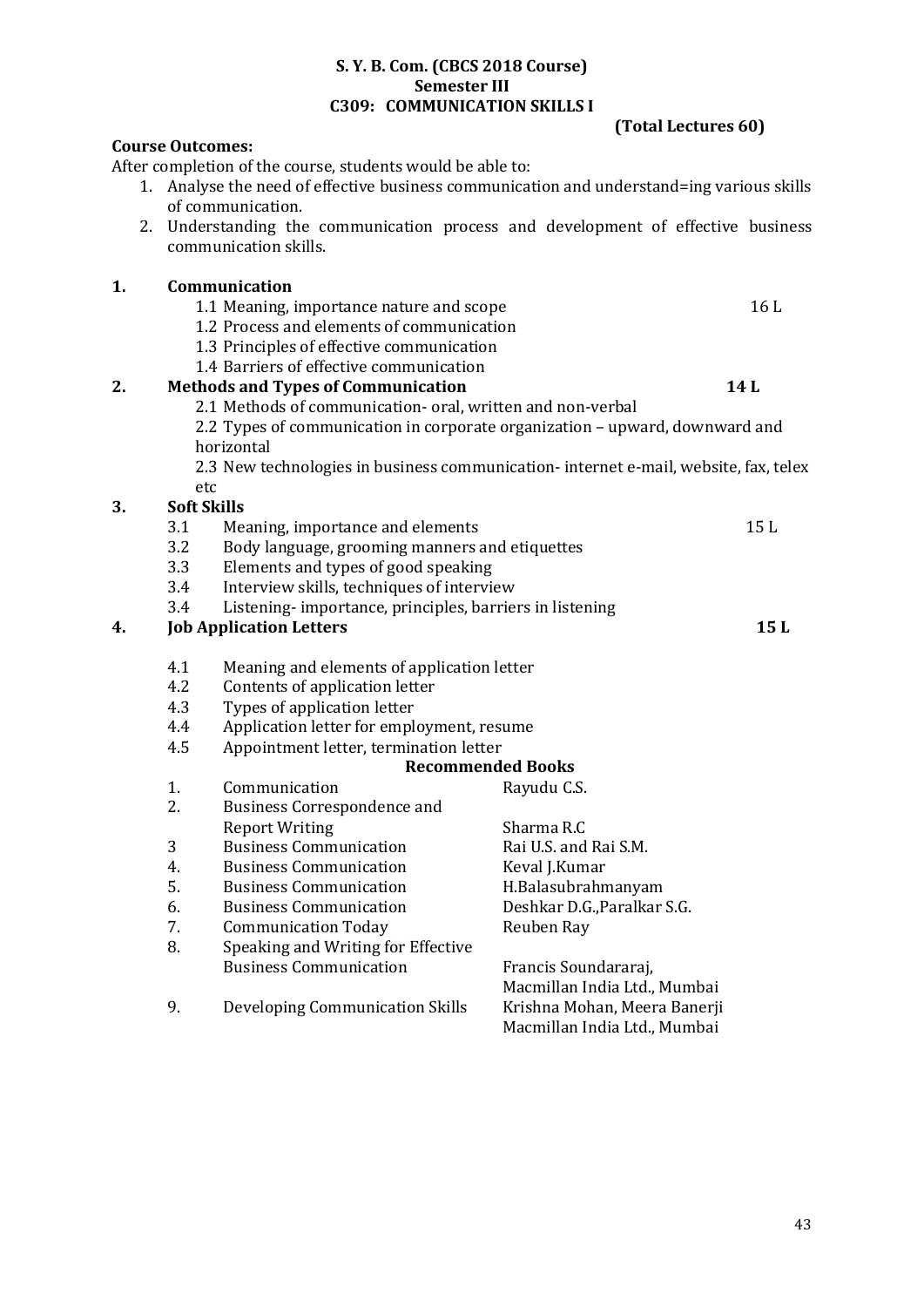# **S. Y. B. Com. (CBCS 2018 Course) Semester III**

## **C310: PRINCIPLESOF BUSINESS MANAGEMENT I**

#### **(Total Lectures 60)**

#### **Course Outcomes:**

After completion of the course, students would be able to:

- 1. Understanding the concept, nature and process of management.
- 2. Analyse evolution of management thought over the period of time.
- 3. Understanding planning as function of management and its advantages and disadvantages.
- 4. Understanding the need of organizing as a function of management and its different types.
- 5. Analyse different types of decision making, its techniques and model of decision making.

| 1. |                 | <b>Management</b>                                                    |       |  |  |
|----|-----------------|----------------------------------------------------------------------|-------|--|--|
|    | 1.1             | Introduction, concept, nature, process and significance              |       |  |  |
|    | 1.2             | Responsibilities of management                                       |       |  |  |
|    | 1.3             | Functional areas of management                                       |       |  |  |
|    | 1.4             | Management as an art, science and profession                         |       |  |  |
|    | 1.5             | Principles of management                                             |       |  |  |
| 2. |                 | <b>Evolution of Management Thought</b>                               | (L14) |  |  |
|    | 2.1             | Early management                                                     |       |  |  |
|    | 2.2             | Scientific management                                                |       |  |  |
|    | 2.3             | Administrative management                                            |       |  |  |
|    | 2.4             | Contribution of Elton Mayo, Chester Barnard and Peter Drucker        |       |  |  |
|    | 2.5             | Indian management thought                                            |       |  |  |
| 3. | <b>Planning</b> |                                                                      | (L14) |  |  |
|    | 3.1             | Concept, nature, process, advantages and limitations                 |       |  |  |
|    | 3.2             | Planning and forecasting                                             |       |  |  |
|    | 3.3             | Types of planning and types of plans                                 |       |  |  |
|    | 3.4             | Components of planning                                               |       |  |  |
|    |                 | i) Policies and methods                                              |       |  |  |
|    |                 | ii) Procedures and programmes                                        |       |  |  |
|    |                 | iii) Strategies and budgets                                          |       |  |  |
| 4. |                 | Organising                                                           |       |  |  |
|    | 4.1             | Concept, nature, process and significance                            |       |  |  |
|    | 4.2             | Types of organization                                                |       |  |  |
|    |                 | a) Authority and responsibility relationships                        |       |  |  |
|    |                 | b) Delegation of authority                                           |       |  |  |
|    |                 | c) Departmentation and divisionalisation                             |       |  |  |
| 5. |                 | <b>Decision Making</b>                                               | (L8)  |  |  |
|    | 5.1             | Concept and process, types of decisions                              |       |  |  |
|    | 5.2             | Hierarchy of decisions                                               |       |  |  |
|    | 5.3             | Model of decision making                                             |       |  |  |
|    | 5.4             | Techniques of decision making                                        |       |  |  |
|    |                 | <b>Recommended Books</b>                                             |       |  |  |
| 1. |                 | Anutesh Chakrabarty.<br>Principles and Practice of Management        |       |  |  |
| 2. |                 | Principles and Practice of Management<br>Shyanai Banerjee.           |       |  |  |
| 3. |                 | <b>Organization and Management</b><br>Vasudevan Ghosh.               |       |  |  |
| 4. |                 | S.A. Sherlekar.<br><b>Principles of Business Management</b>          |       |  |  |
| 5. |                 | Dr. S.C. Saksena.<br><b>Business Administration and Management</b>   |       |  |  |
| 6. |                 | Management - Principles and Practice<br>Shriniwasan Chunawalla.      |       |  |  |
| 7. |                 | <b>Business Organization and Management</b><br>Bhushan and Tayal.    |       |  |  |
| 8. |                 | <b>Business Management &amp; Policy</b><br>B.M. Wali & Y.B. Yelawar. |       |  |  |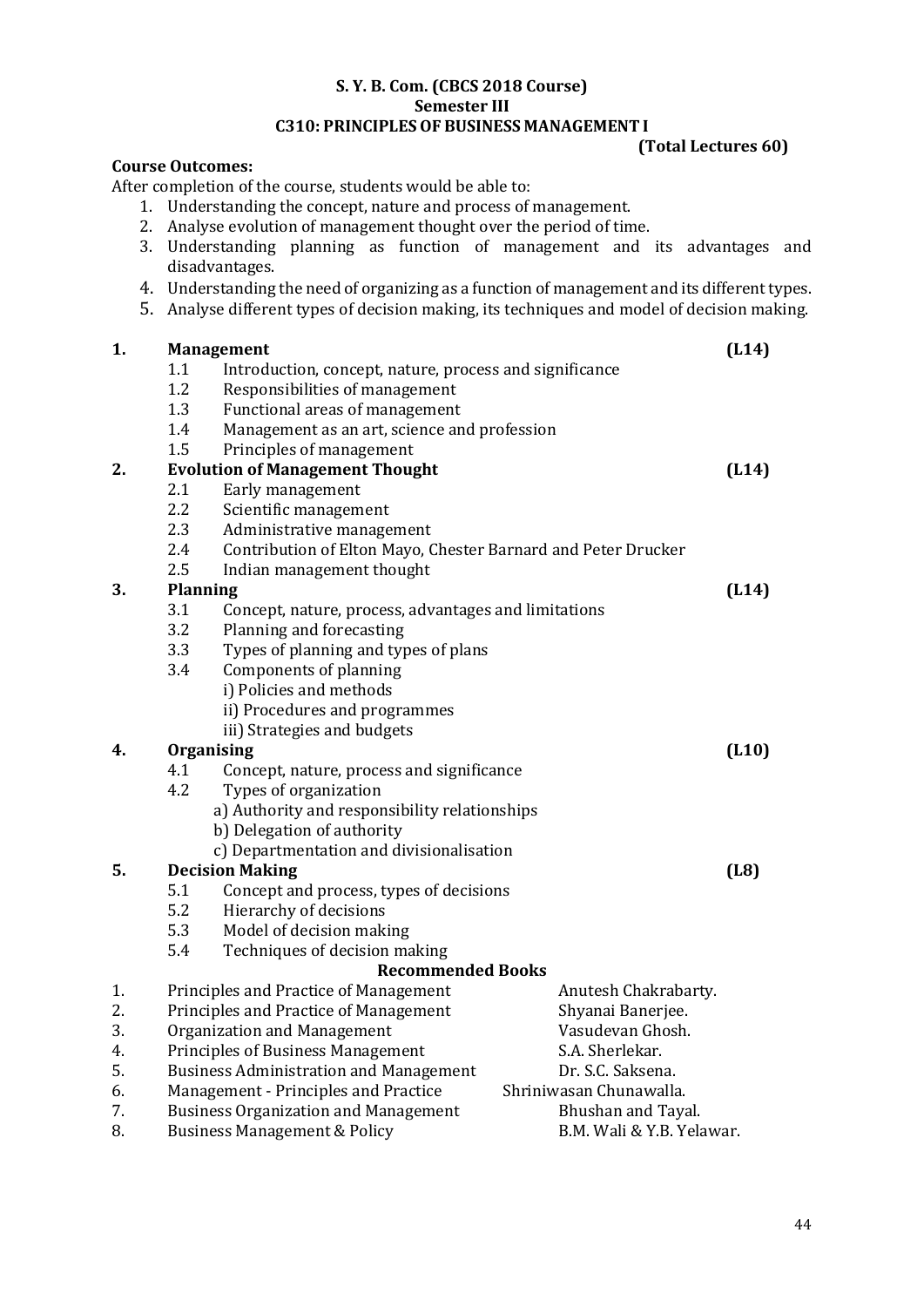#### **S. Y. B. Com. (CBCS 2018 Course) Semester-III C: 304-BUSINESS ECONOMICS-III**

#### **Total Lecturers-48**

|                                                            |                                                                                              | <b>Course Outcomes:</b>                                                                 |      |  |
|------------------------------------------------------------|----------------------------------------------------------------------------------------------|-----------------------------------------------------------------------------------------|------|--|
| After completion of the course, students would be able to: |                                                                                              |                                                                                         |      |  |
|                                                            | To understand the basic concepts of macroeconomics.<br>1.                                    |                                                                                         |      |  |
| 2.                                                         |                                                                                              | To able to understand the types of money.                                               |      |  |
|                                                            |                                                                                              | 3. To understand the application of demand analysis.                                    |      |  |
|                                                            |                                                                                              | 4. To understand the concepts and applications of cost and revenue, nature of           |      |  |
|                                                            |                                                                                              |                                                                                         |      |  |
|                                                            |                                                                                              | production and its relationship to Business operations.                                 |      |  |
|                                                            |                                                                                              | 1. Basic Concepts of Macro Economics                                                    | (14) |  |
|                                                            |                                                                                              | 1.1 Meaning of Macro Economics                                                          |      |  |
|                                                            |                                                                                              | 1.2 Nature and scope of Macro Economics                                                 |      |  |
|                                                            |                                                                                              | 1.3 Significance and limitations of Macro Economics                                     |      |  |
|                                                            |                                                                                              |                                                                                         |      |  |
|                                                            |                                                                                              | 2. Money - Basic Concepts                                                               | (16) |  |
|                                                            |                                                                                              | 2.1 Meaning and functions of Money                                                      |      |  |
|                                                            |                                                                                              | 2.2 Types of Money-Metallic, paper currency and plastic money                           |      |  |
|                                                            |                                                                                              | 2.3 Gresham's Law                                                                       |      |  |
|                                                            |                                                                                              | 2.4 Money and near money                                                                |      |  |
|                                                            |                                                                                              | 2.5 Role of money in Capitalist, Socialist and mixed Economy                            |      |  |
|                                                            |                                                                                              |                                                                                         |      |  |
|                                                            |                                                                                              | 3. Money Supply and Banks                                                               | (14) |  |
|                                                            |                                                                                              | 3.1 Narrow and broad definition of money                                                |      |  |
|                                                            |                                                                                              | 3.2 Alternative measures of money supply in India and their components                  |      |  |
|                                                            |                                                                                              | 3.3 Concept of High Powered Money                                                       |      |  |
|                                                            |                                                                                              | 3.4 Definition of Bank - Functions of bank                                              |      |  |
|                                                            |                                                                                              | 3.5 Multiple credit creation by bank and limitations to it.                             |      |  |
|                                                            |                                                                                              | 4. Central Bank and Credit Control                                                      |      |  |
|                                                            |                                                                                              | 4.1 Functions of Central Bank                                                           | (16) |  |
|                                                            |                                                                                              | 4.2 Role of Reserve Bank of India in economic development                               |      |  |
|                                                            |                                                                                              | 4.3 Methods of credit control - Quantitative and Selective                              |      |  |
|                                                            |                                                                                              | 4.4 Importance and limitations of credit control measures in India                      |      |  |
|                                                            |                                                                                              | 4.5 Objectives of Monetary Policy of Central Bank                                       |      |  |
|                                                            |                                                                                              | 4.6 Importance and limitations of Monetary Policy in India                              |      |  |
|                                                            |                                                                                              | <b>Recommended Books:</b>                                                               |      |  |
|                                                            |                                                                                              | 1. Chandler L.V. and Goldfeld S.M.: The Economics of Money and banking; Harper and Row, |      |  |
|                                                            |                                                                                              | NewYork                                                                                 |      |  |
|                                                            |                                                                                              | 2. Gupta S.B. Monetary Planning in India; S. Chand & Co. New Delhi.                     |      |  |
|                                                            | 3.                                                                                           | Khan M.Y.: Indian Financial system-Theory and Practice; Tata McGraw Hill, New Delhi.    |      |  |
|                                                            | 4.                                                                                           | Reserve Bank of India: Functions and working.                                           |      |  |
|                                                            | 5.                                                                                           | <b>Banking Commission report(s)</b>                                                     |      |  |
|                                                            | 6.                                                                                           | Reserve Bank of India: Bulletins                                                        |      |  |
|                                                            | 7.                                                                                           | Reserve bank of India: Annual Report(s)                                                 |      |  |
|                                                            | 8.                                                                                           | <b>Report of Currency and Finance</b>                                                   |      |  |
|                                                            | Sengupta A.K. and Agrawal M.K.: Money Market operation in India: Skylark Publications,<br>9. |                                                                                         |      |  |
|                                                            |                                                                                              | New Dheli.                                                                              |      |  |
|                                                            |                                                                                              | 10. Vinayaknp N. Banking by 2000 A.D. Kanishka Publishers, Delhi                        |      |  |
|                                                            | 11. Panchmukhi V.R. Rajpuria K.M. and Tondon R.: Money and Finance in World Economic         |                                                                                         |      |  |
|                                                            |                                                                                              | Order, Indus Publishing Co.New Delhi.                                                   |      |  |
|                                                            | 12. Money and Banking; M.L. Ghingan; Vrinda Publication, Delhi                               |                                                                                         |      |  |
|                                                            |                                                                                              |                                                                                         |      |  |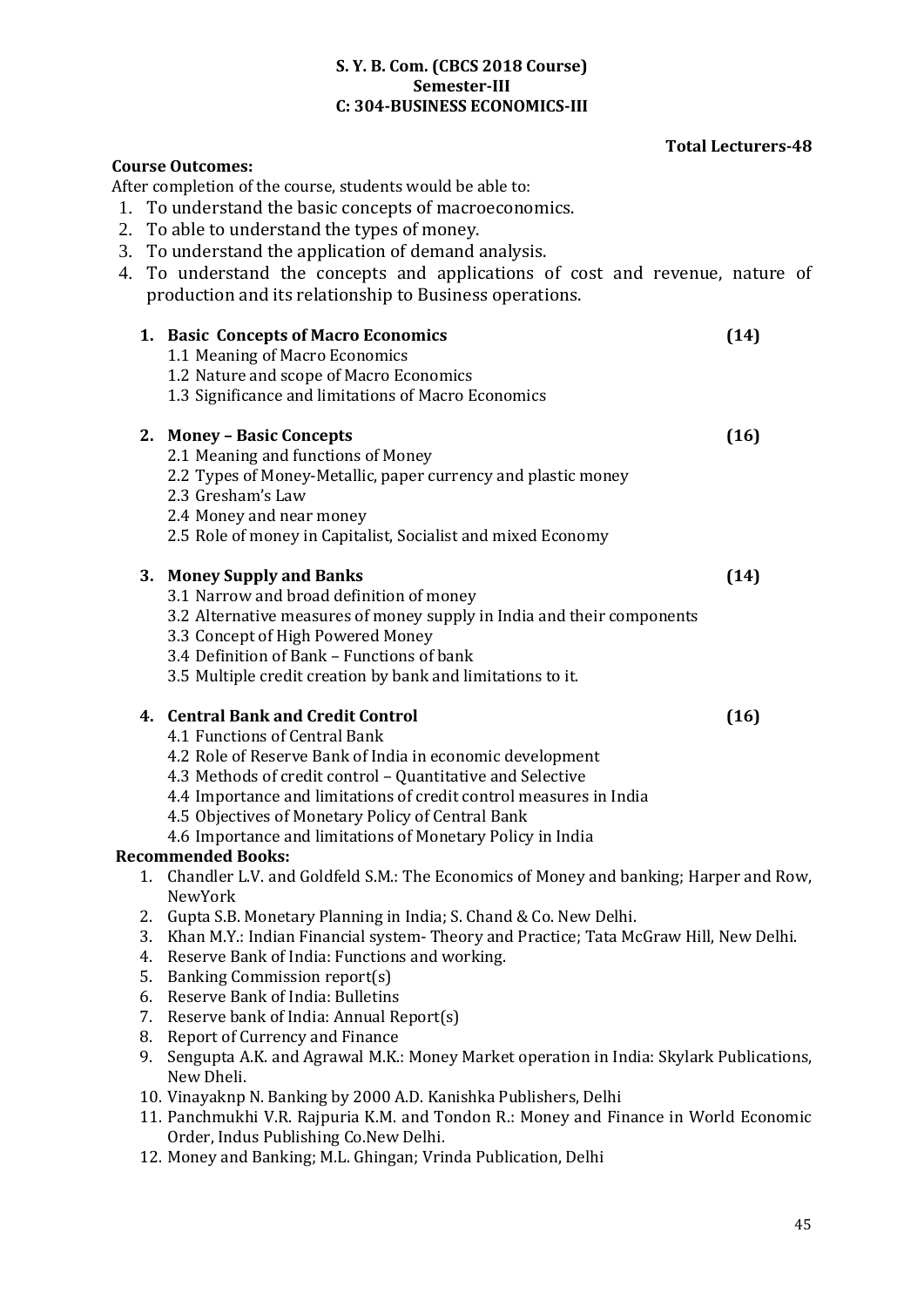#### **S. Y. B. Com. (CBCS 2018 Course) Semester III C311: CORPORATE LAW III**

#### **Course Outcomes:**

After completion of the course, students would be able to:

- 1. Understanding provisions of Companies Act 2013.
- 2. Understanding meaning of membership of a company, modes, termination and nomination of membership.
- 3. Analyse content of the register and its importance.
- 4. Understanding legal compliance for management of a company.
- 5. Understanding duties and responsibilities of Key Managerial Personnel.

| $\mathbf{1}$ |            | <b>Membership of a Company</b>                                                  | (15)  |
|--------------|------------|---------------------------------------------------------------------------------|-------|
|              | 1.1        | L)<br>Member and Shareholder                                                    |       |
|              | 1.2        |                                                                                 |       |
|              | 1.3        | Mode of Acquiring Membership                                                    |       |
|              | 1.4        | Who May Become a Member?                                                        |       |
|              |            | <b>Termination of Membership</b>                                                |       |
|              | 1.5        | <b>Rights of Members</b>                                                        |       |
| 2.           | 1.6        | Nomination by a Member<br><b>Register of Members</b>                            |       |
|              | 2.1        | <b>Contents of Register</b>                                                     | (15L) |
|              | 2.2        | <b>Importance of Register</b>                                                   |       |
|              | 2.3        | <b>Index of Members</b>                                                         |       |
|              | 2.4        |                                                                                 |       |
|              | 2.5        | Place of Keeping the Register of Members                                        |       |
|              |            | <b>Inspection of Register</b>                                                   |       |
|              | 2.6        | Closure of Register                                                             |       |
|              | 2.7<br>2.8 | Rectification of the Register                                                   |       |
| 3.           |            | Foreign Register of Members                                                     |       |
|              |            | <b>Management of a Company</b><br>4.1 Board of Directors                        | (15L) |
|              | 4.2        |                                                                                 |       |
|              |            | Director-Meaning and Legal Position of Directors                                |       |
|              | 4.3        | Appointment, qualifications and disqualifications of directors                  |       |
|              | 4.4        | Manner of Selection of Independent Directors and Maintenance of Databank of     |       |
|              |            | <b>Independent Directors</b>                                                    |       |
|              | 4.5        | Director Identification Number- Application, Allotment, Prohibition, Intimation |       |
|              | 4.6        | Appointment of Additional Director, Alternate Director and Nominee Director     |       |
|              | 4.7        | Rights, Powers and Duties of Directors                                          |       |
|              | 4.8        | <b>Women Director</b>                                                           |       |
|              | 4.9        | Number of Directorship                                                          |       |
|              |            | 4.10 Remuneration of directors, Loans to Directors                              |       |
| 1.           |            | <b>Key Managerial Personnel (KMP)</b>                                           | (15L) |
|              | 1.1        | Managing Director/ Chief Executive Officer/ Manager and in their absence Whole  |       |
|              |            | Time Director                                                                   |       |
|              | 1.2        | Appointment of Managing Director, Whole Time Director or Manager (u/s196 of     |       |
|              |            | 2013 Act)                                                                       |       |
|              | 1.3        | Maximum Managerial Remuneration and Managerial Remuneration in Case of          |       |
|              |            | Absence or Inadequacy of Profits (u/s 197 of 2013 Act)                          |       |
|              | 1.4        | Distinction Between Managing Director, Manager and Whole Time Director          |       |
|              | 1.5        | <b>Company Secretary</b>                                                        |       |
|              | 1.6        | Chief Financial Officer                                                         |       |

#### **Recommended Books**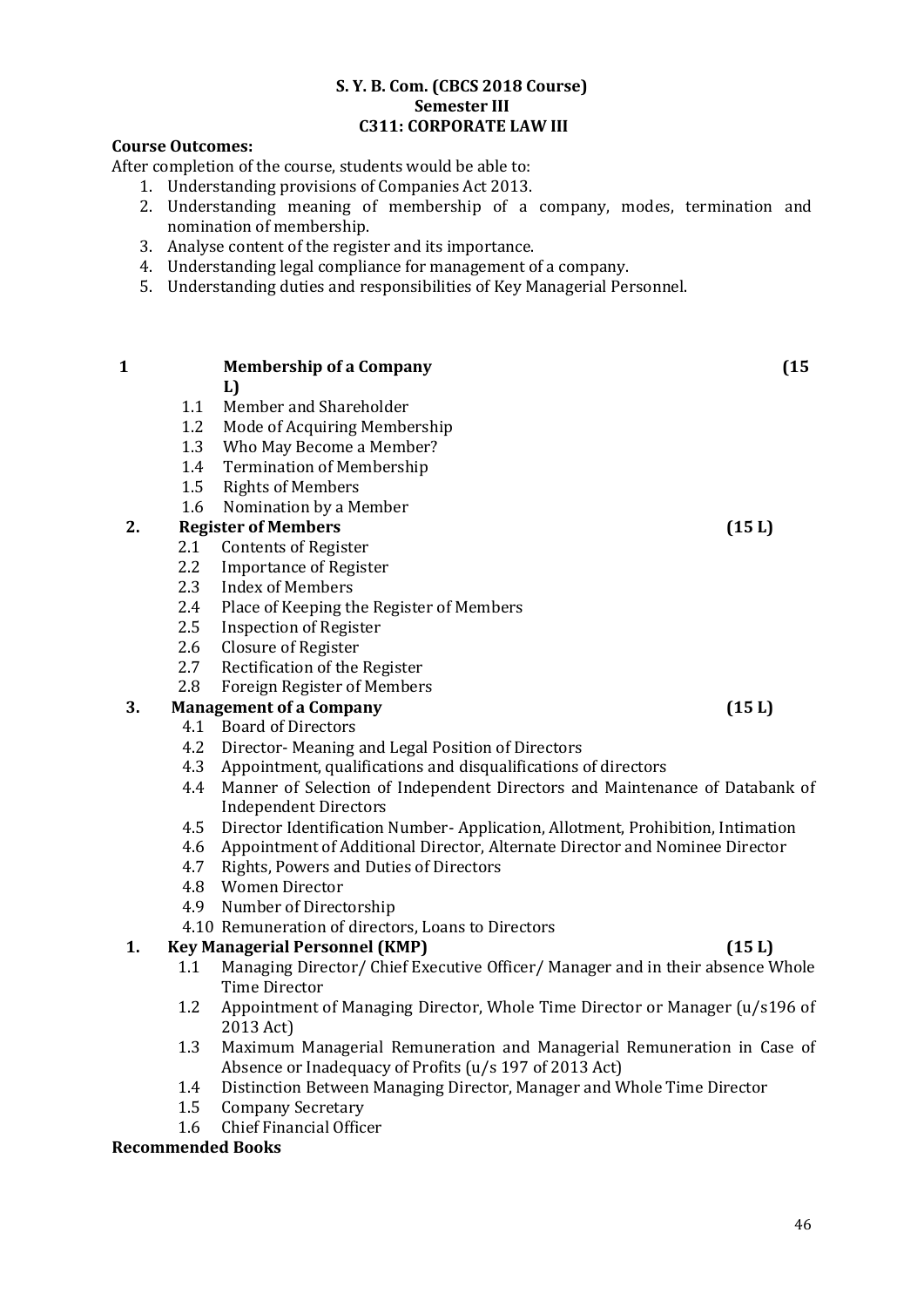- 1. Analysis of Companies Act, 2013, Corporate Professionals Where Excellence is Law, CCH-A Wolters Kluwer Business, Corporate Professionals India Pvt. Ltd., New Delhi, Wolters Kluwer (India) Pvt. Ltd., 2013.
- 2. Bharat's Companies Act, 2013 with comments, Edited by: Ravi Puliani, Adv. Mahesh Puliani, Bharat Law House Pvt. Ltd., New Delhi, 19th Edition, 2013.
- 3. Insights into the New Company Law Prachi Manekar Lexis Nexis, Gurgaon, Haryana, India, 2013.
- 4. Introduction to Company Law, Karn Gupta, Lexis Nexis, 2013, Gurgaon, Haryana, India.
- 5. Taxman's, Company Law Ready Reckoner, V.S. Datey, Tan Prints (India) Pvt. Ltd. Jhajjar, Haryana, India, 13th September, 2013.
- 6. The Companies Act, 2013. With Notes to Legislative Clauses. 2014 Edition. Corporate Professionals –Where Excellence is Law, CCH- Wolters Kluwer business. Wolters Kluwer (India) Pvt. Ltd., DLF –Cyber City, Gurgaon, Haryana (India)

\*\*\*\*\*\*\*\*\*\*\*\*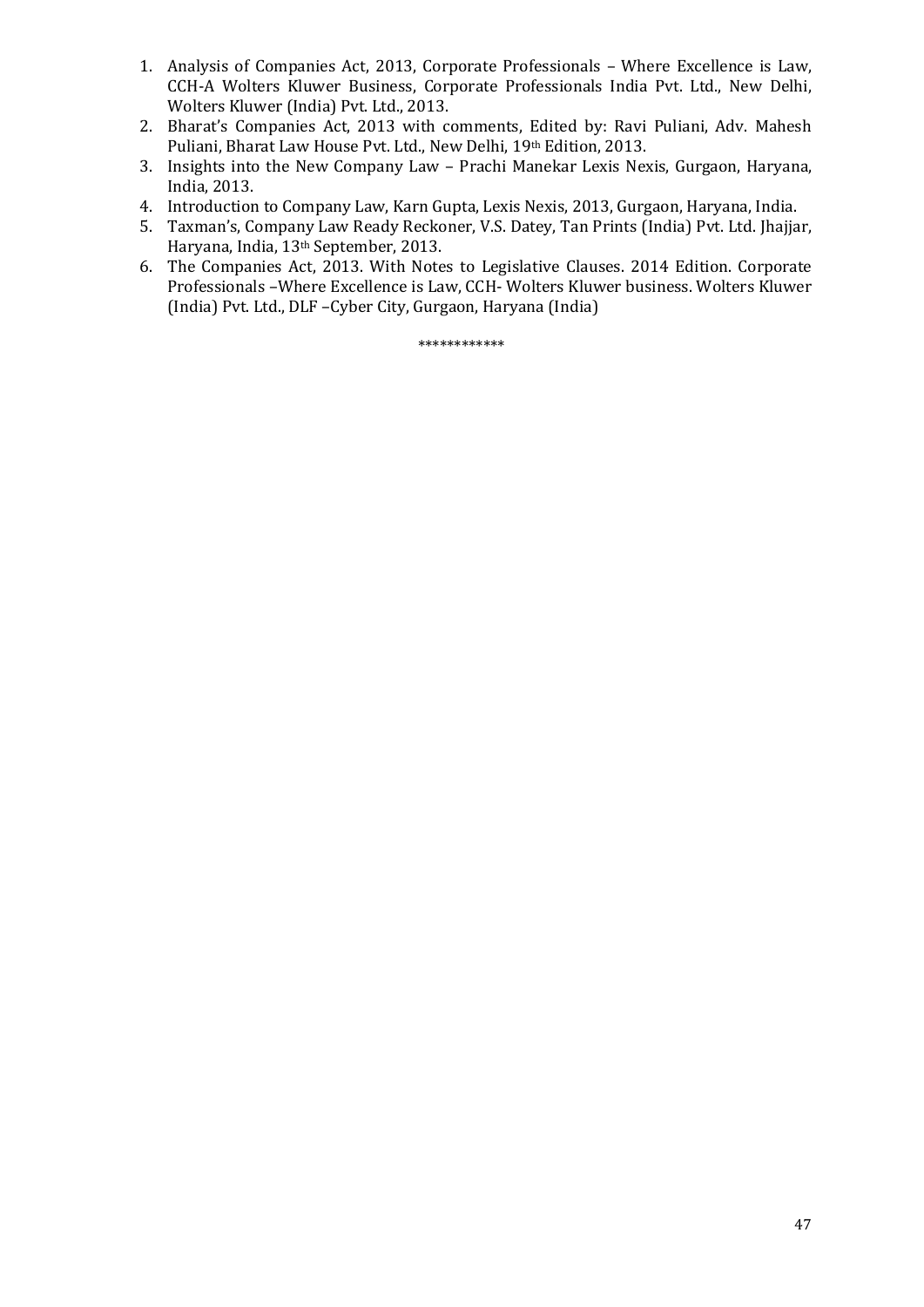#### **S. Y. B. Com. (CBCS 2018 Course) Semester-III C: 321-BANKING AND INSURANCE-III (Total Lecturers-60)**

### **Course Outcomes:**

After completion of the course, students would be able to:

- 1. Student able to aware the Indian Banking System.
- 2. To able to understand functions and role of Reserve Bank of India.
- 3. To able to understand the organizational set-up and management of RBI.
- 4. Student able to understand the different acts, like banking regulation Act of 1949.

#### **1. Evolution of Central Banking (16)**

- 1.1 Evolution of Central Bank in India and abroad
- 1.2 Difference between Central Bank and ordinary commercial banks
- 1.3 Functions of R. B. I. as a Central Bank Ordinary, Regulatory, Development and Promotional function
- 1.4 Role of Central Bank in economic development of India

#### **2. Establishment and Organization of R.B.I. (14)**

- 2.1 R.B.I. Act of 1934 and establishment of R.B.I.
- 2.2 Organizational set-up and management of R.B.I.
- 2.3 Various departments of R.B.I. and their functions

#### **3. R. B. I. and Present Currency System in India (16)**

- 3.1 Components of money supply and features of currency system in India
- 3.2 System of issue of currency or method of regulating note issue by R.B.I.
- 3.3 Measurement of money supply by R.B.I. according to narrow and broad definition
- 3.4 Objectives of Monetary Policy of R.B.I. in India

#### **4. Banking Regulations In India (14)**

- 4.1 Banking Regulation Act of 1949
- 4.2 Deposit Insurance and Credit Guarantee Act Corporation Act of 1962
- 4.3 Application of these Acts of Cooperative Banks

### 4.4 R.B.I. guidelines on Income Recognition and Asset Classification and Provisioning

#### **Recommended Books:**

- 1. Gorden. Natrajan "Banking Theory law and practice", Himalaya Publishing House
- 2. Srivastava, Divya Nigam, Management of Indian Financial Institutions, Himalaya Publishing House.
- 3. Banking Commission report(s)
- 4. Reserve Bank of India: Bulletins
- 5. Reserve bank of India: Annual Report(s)
- 6. Report of Currency and Finance
- 7. E. Gordon and K. Natarajan, Emerging Scenario of Financial Services, Himalaya Publishing House, Mumbai
- 8. M. Y. Khan, "Indian Financial System", Tata McGraw Hill.
- 9. Bharati Pathak, "Indian Financial System",
- 10. Stigum, Managing Bank Assets and Liabilities, Dow-Jones Irwin.
- 11. Dudley Luckett, "Money and Banking," McGraw Hill
- 12. Vasant Desai," Banks and institutional management," Himalaya Publishing House
- 13. Dr. P. K. Srivastava, "Banking theory and Practice", Himalaya Publishing House
- 14. Benson Kunjukunju, Commercial Banks in India, New Century Publications
- 15. Nitin Bhasin," Banking Developments in India 1947 to 2007," New Century Publications
- 16. Nitin Bhasin, "Banking & Financial Markets in India 1947 to 2007,' New Century Publications
- 17. D. M. Mithani: Money, Banking, International Trade and Public Finance; Himalaya Publishing House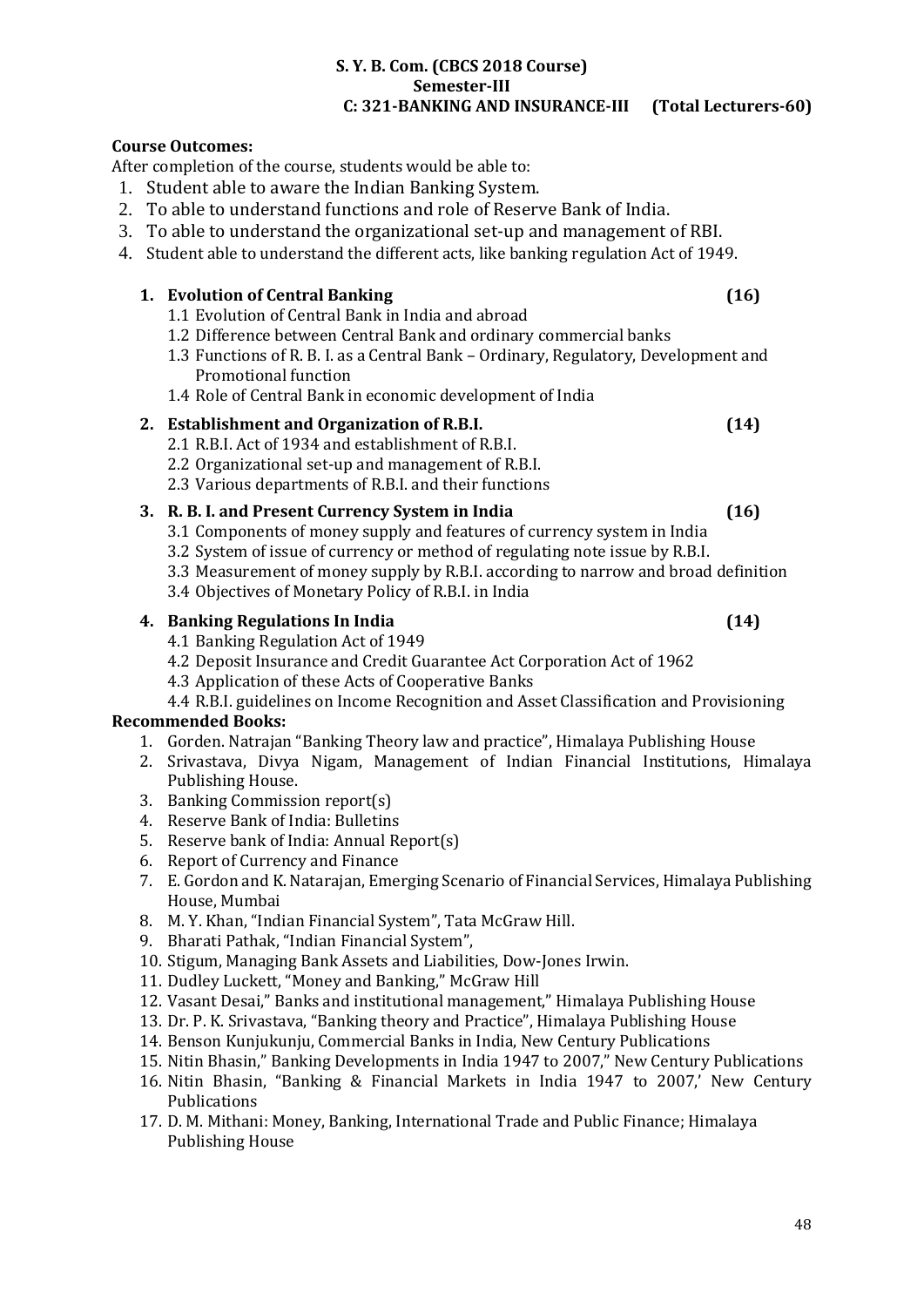#### **S. Y. B. Com. (CBCS 2018 Course) Semester III C331: MARKETING III**

|                                                             |     |                                                                                 | (Total Lectures 60)         |
|-------------------------------------------------------------|-----|---------------------------------------------------------------------------------|-----------------------------|
|                                                             |     | <b>Course Outcomes:</b>                                                         |                             |
|                                                             |     | After completion of the course, students would be able to:                      |                             |
|                                                             |     | 1. Understanding the concept of salesmanship, origin and evolution.             |                             |
|                                                             |     | 2. Analyzing the functions of selling and role of personal selling.             |                             |
|                                                             | 3.  | Understanding the process of selling and handling different types of customers. |                             |
|                                                             |     |                                                                                 |                             |
| 1.                                                          |     | Salesmanship                                                                    | (15 L)                      |
|                                                             | 1.1 | Origin and evolution of salesmanship                                            |                             |
|                                                             | 1.2 | Meaning and definitions                                                         |                             |
|                                                             | 1.3 | Scope and utility                                                               |                             |
|                                                             | 1.4 | Salesmanship as an art or a science or profession                               |                             |
|                                                             | 1.5 | Counter salesmanship and creative salesmanship                                  |                             |
| 2.                                                          |     | <b>Personal Selling</b>                                                         | (15L)                       |
|                                                             | 2.1 | Definition, objectives, role and functions                                      |                             |
|                                                             | 2.2 | Advantages and limitations.                                                     |                             |
|                                                             | 2.3 | Personal selling and salesmanship                                               |                             |
|                                                             | 2.4 | Types of personal selling                                                       |                             |
|                                                             | 2.5 | Classification of salesmen                                                      |                             |
|                                                             | 2.6 | Salesmanship and communication process                                          |                             |
| 3.                                                          |     | <b>Process of Selling</b>                                                       | (15L)                       |
|                                                             | 3.1 | Psychology of salesmanship                                                      |                             |
|                                                             | 3.2 | Attracting attention, awakening interest                                        |                             |
|                                                             | 3.3 | Creating desire, securing action                                                |                             |
|                                                             | 3.4 | Prospecting, pre-approach, approach                                             |                             |
|                                                             | 3.5 | Presentation and demonstration, overcoming objections                           |                             |
|                                                             | 3.6 | Closing the sale                                                                |                             |
| 4.                                                          |     | <b>Handling Different Types of Customers</b>                                    | (15L)                       |
|                                                             | 4.1 | Argumentative, shy, silent, suspicious                                          |                             |
|                                                             | 4.2 | Impatient, rude, conceited, talkative                                           |                             |
| 4.3<br>Undetermined, pre-determined, impulsive, inquisitive |     |                                                                                 |                             |
|                                                             | 4.4 | Handicapped, women, bargain hunter                                              |                             |
|                                                             | 4.5 | Role of salesman in modern consumer oriented market                             |                             |
|                                                             |     | <b>Recommended Books</b>                                                        |                             |
| 1.                                                          |     | <b>Modern Marketing Management</b>                                              | Dr. R.S. Davar.             |
| 2.                                                          |     | Marketing Management in Indian Perspective                                      | S. M. Jha & L.P. Singh.     |
| 3.                                                          |     | Marketing Research Review                                                       | S.A. Chunawalla.            |
| 4.                                                          |     | <b>Marketing Management</b>                                                     | S.A. Sherlekar.             |
| 5.                                                          |     | <b>Marketing Management</b>                                                     | Philip Kotler               |
| 6.                                                          |     | Marketing                                                                       | Rajan Nayar                 |
| 7.                                                          |     | Theory of Marketing in Underdeveloped Country                                   | J.N.Chaturvedi.             |
| 8.                                                          |     | An Introduction to Marketing                                                    | Amarchand & B. Varadharajan |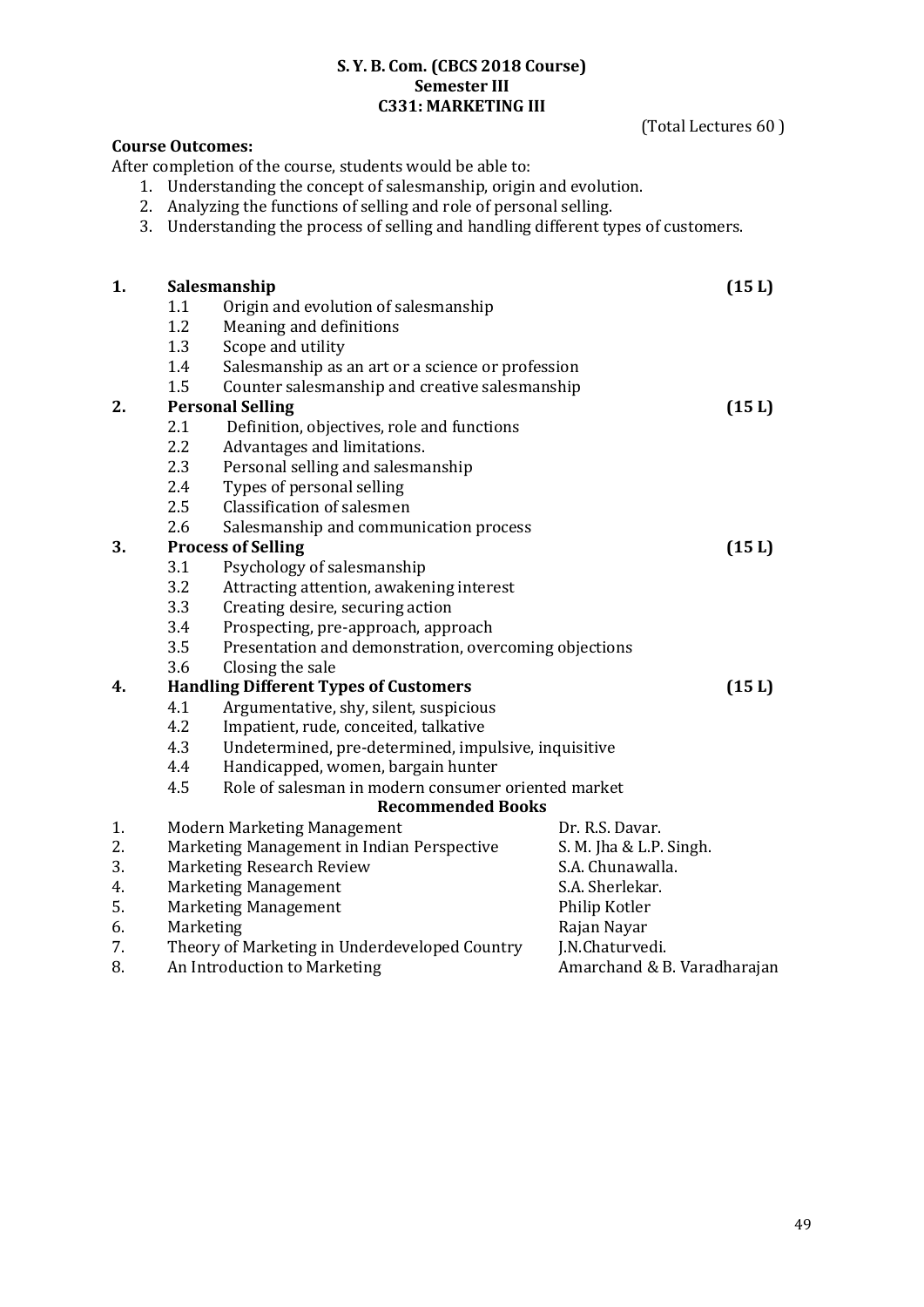#### **S. Y. B. Com. (CBCS 2018 Course) Semester III C341 – COST AND MANAGEMENT ACCOUNTING-I**

**Course Outcomes:**

**(Total Lectures 60)**

#### After completion of the course, students would be able to: 1. Understand basic concepts of cost and management accounting and difference between the two. 2. Analysing cost units, cost centers and various elements of costs and its importance. 3. Understanding format of cost sheet, cost sheet preparation and preparation of tenders and quotations. 4. Analysing the importance of material and material cost control. **1. Introduction and Basic Concepts**: **(L16)** 1.1. Meaning and definitions of 'Cost', 'Costing', 'Cost Accounting' and 'Cost Accountancy' 1.2. Objectives of Cost Accounting 1.3. Importance of Cost Accounting 1.4. Limitations of Cost Accounting 1.5. Distinction between Cost Accounting & Financial Accounting 1.6. Distinction between Cost Accounting & Management Accounting **2. Cost Unit, Cost Centre and Elements of Cost (L16)** 1.1 Cost Unit: Meaning, Simple Cost Unit and Composite Cost Unit 1.2 Cost Centre: Meaning and types of Cost Centres 1.3 Basic elements of Cost : Material: Direct Material and Indirect Material Labour: Direct Labour and Indirect Labour Expenses: Direct Expenses and Indirect Expenses 1.4 Classification of Costs: Element wise classification, functional classification, behavour wise classification, nature wise classification and control wise classification. **3. Preparation of Cost Sheet, Tenders and Quotations (L16)** 1.1 Meaning and purpose of cost sheet 1.2 Format of cost sheet 1.3 Problems on the cost sheet 1.4 Tenders, quotations and estimates: Meaning, contents and types. 1.5 Problems on tenders and quotations **4. Material and Material Control (L12)** 4.1 Objectives of material control 4.2 Purchase department and purchase procedure – centralised and decentralised system 4.3 Purchase documents - purchase requisition, purchase order, goods received note, material inspection report, bills of material **Recommended Books** 1. Advanced Cost Accounting: Jain – Narang 2. Advanced Cost Accounting : B.K.Bhar 3. Advanced Cost & Management Accounting : Saksena Vaishtha 4. Cost & Management Accounting : problems & solutions P.V.Rathanam 5. Advanced Cost Accounting : N.K.Prasad 6. Advanced Costing & Management Accountancy by Prof.Subhash Jagtap 7. Advanced Cost Accounting : Lal, Sharma Nigam 8. Cost Accounting : Wheldon 9. Journal of I.C.W.A. The Management Accountant

- 
- 10. Cost Accounting : A Management Emphasis Horngreen
- 11. Cost Accounting : Shukla & Grewal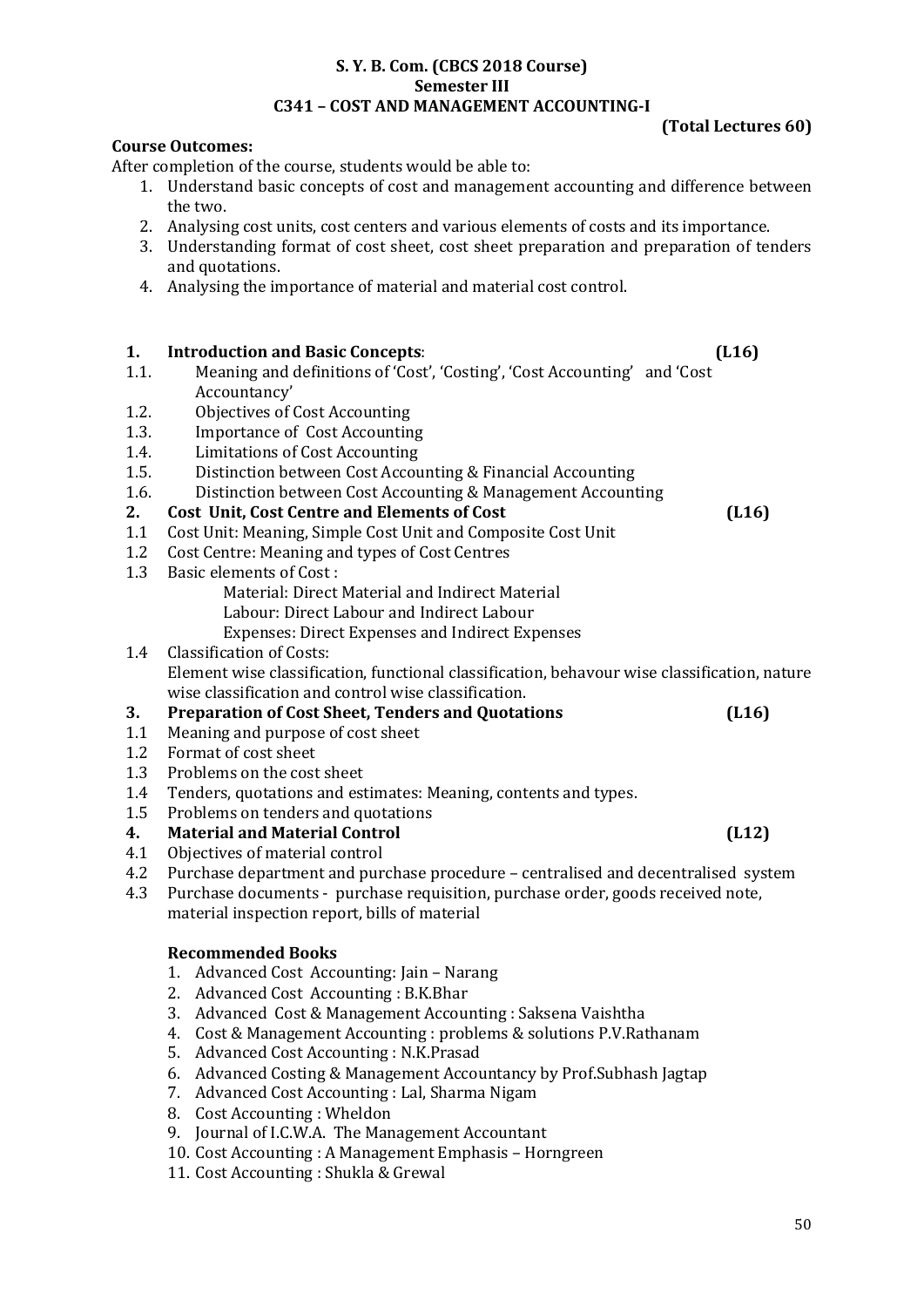#### **S. Y. B. Com. (CBCS 2018 Course) Semester III C351: BUSINESS ENTREPRENEURSHIP I**

#### **Course Outcomes:**

After completion of the course, students would be able to:

- 1. Understanding the business environment and its impact on economic growth.
- 2. Analysing problems related to growth such as, unemployment, poverty, regional imbalance etc.
- 3. Understanding business social responsibility and related aspects in detail.
- 4. Understanding business franchising and its types and business process outsourcing.

# **1. Business Environment (L15)**

- 1.1 Meaning, nature and scope.
- 1.2 Environment and economic growth.
- 1.3 Approaches to business environment.
- 1.4 Natural environment.
- 1.5 Technological environment.
- 1.6 Political environment.
- 1.7 Economic environment.
- 1.8 Legal environment.
- 1.9 Social environment.

#### **2. Problems of Growth (L15)**

- 2.1 Unemployment
- 2.2 Poverty
- 2.3 Regional imbalance
- 2.4 Social injustice
- 2.5 Inflation
- 2.6 Parallel economy
- 2.7 Industrial sickness
- 2.8 Pollution types, sources, effects and measures to control

#### **3**. **Social Responsibility of Business (L15)**

- 3.1 Definitions.
- 3.2 Nature of social responsibility of business.
- 3.3 Responsibility towards the shareholders, investors, owners, employees, government & society at large.
- 3.4 Social audit advantages, problems, methods.
- 3.5 Corporate governance.
- 3.6 Business ethics need and advantages.

#### **4. Franchising (L15)**

- 4.1 Meaning, definitions, types
- 4.2 Advantages of the franchisee and franchisor
- 4.3 Franchise relationship
- 4.4 Steps in starting franchise
- 4.5 Cautions in franchising
- 4.6 Business Process Outsourcing (BPO)

#### **Recommended Books**

1. Business Environment Francies Kherunilam. 2. Environment & Entrepreneur B.C.Tandon. 3. Business Environment Balsubrahmaniyam. 4. Entrepreneurship Dr. P. C. Shejawalkar. 5. Entrepreneurship Dr.Prabhakar Deshmukh. 6. Business Environment Shaikh Saleem. 7. Business Environment K. Aswathappa. 8. A Practical guide to Industrial Srivastava S.B.

**(Total Lectures 60 )**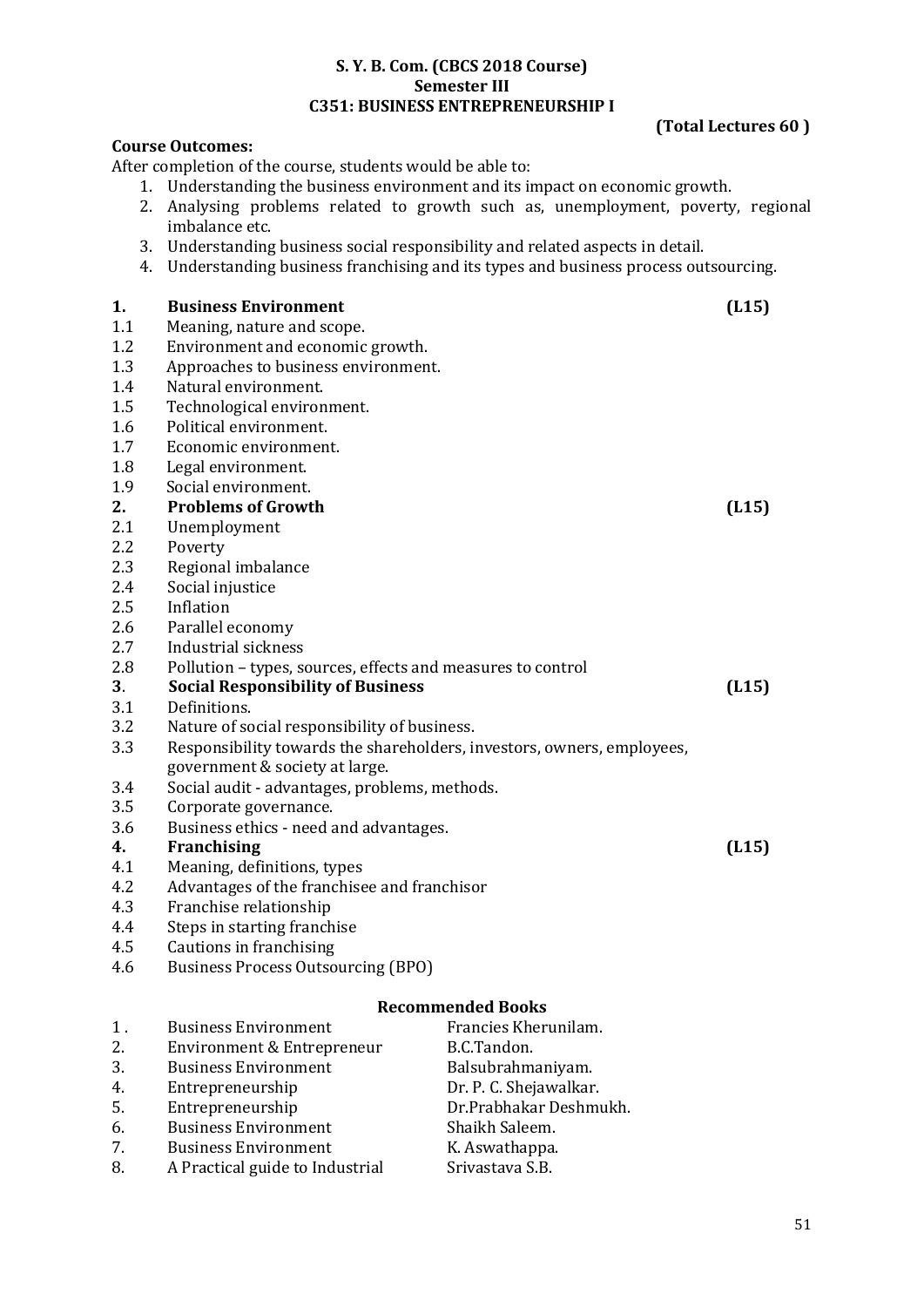Entrepreneurs

9. Innovation and Entrepreneurship Peter F. Drucker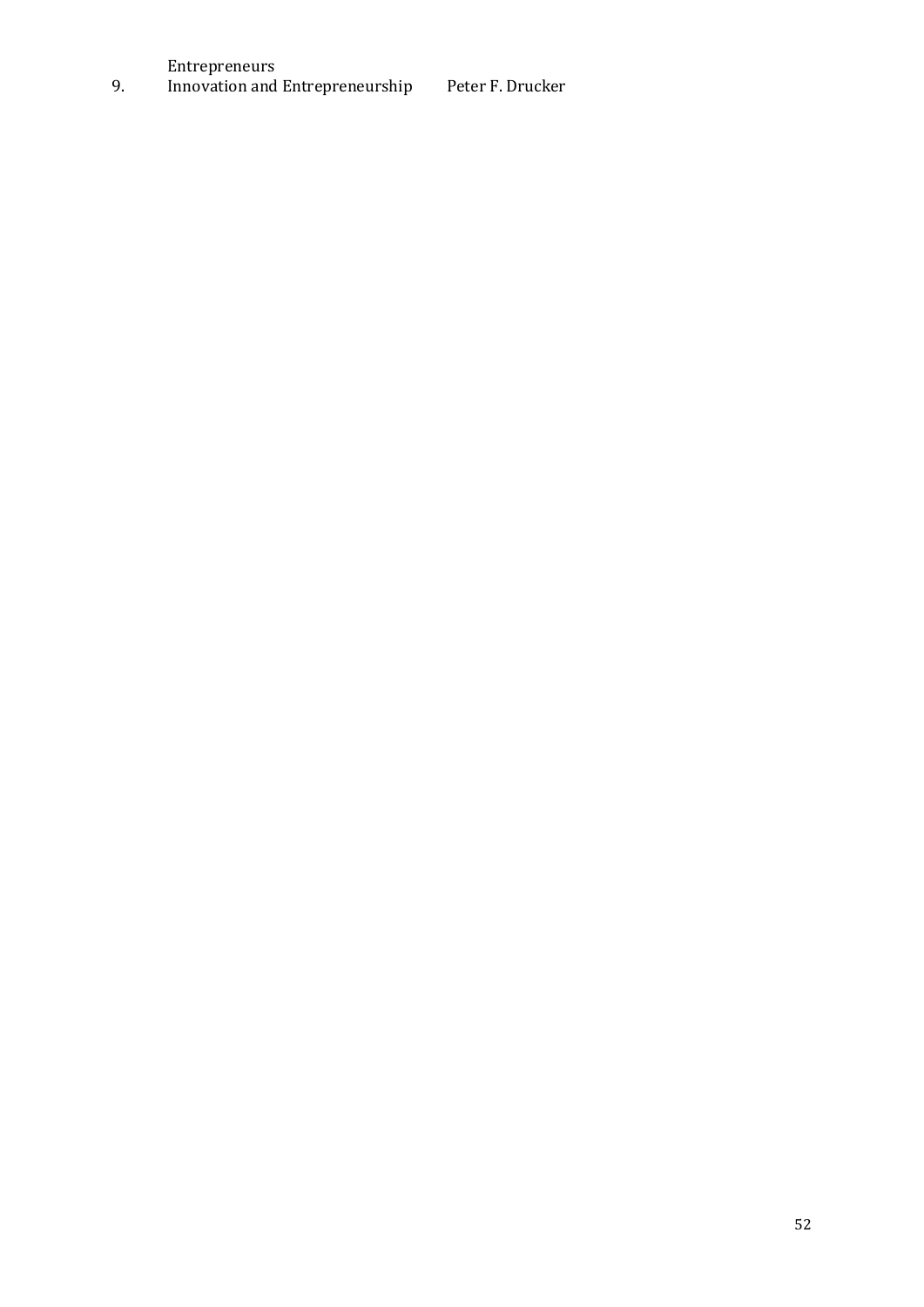#### **S. Y. B. Com. (CBCS 2018 Course) Semester III C361: E-COMMERCE I**

#### **Course Outcomes:**

After completion of the course, students would be able to:

- 1. Understand the meaning, nature and concept of E-commerce.
- 2. Analyse technical and network infrastructure for E-commerce.
- 3. Acquainted with the internet and WWW as part of E-commerce infrastructure requirements.
- 4. Understand methodology for online business dealings using E-commerce infrastructure.

#### **1. Introduction to E- Commerce (L 15)** i. E-Commerce-Meaning and Concept ii. Characteristics and Significance of E-Commerce iii. Advantages and Disadvantages of E-Commerce iv. Difference between Traditional Commerce and E-Commerce v. Technologies Used in E-Commerce **2. Technical Infrastructure for E-Commerce (L 15)** i. Network Infrastructure ii. Internet and its Role in E-Commerce iii. Procedure of Registering Internet Domain iv. Establishing Connectivity to Internet v. Tools and Services of Internet vi. Common Business Service Infrastructure vii. Infrastructure for E-Commerce in India viii. Future of the Internet Infrastructure **3. The Internet and WWW (L 15)** i. Evolution of Internet ii. Internet- Definition, Advantages and Disadvantages iii. Domain Names and Internet Organisation (.edu, .com, .mail, .gov, .net, etc.) iv. Types of Network v. Internet Service Provider vi. World Wide Web vii. Internet and Extranet viii. Component of Internet Information technology structure **4. E-Commerce in India (L 15)** State of E-Commerce in India Problems and Opportunities in E-Commerce in India Future of E-Commerce in India

#### **Recommended Books**

- 1. Dave Chaffey, E-Business and E-Commerce Management, Pearson Education, New Delhi
- 2. Introduction to E-Commerce- SAGE Publication- New Delhi
- 3. Laudon, Kenneth C and Carol Guercio Traver, E-Commerce Business. Technology Society, Pearson Education, Delhi
- 4. Rayport, Jeffrey F and Jaworksi, Bernard J: Introduction to E-Commerce, Tata McGraw Hill, New Delhi
- 5. Rich, Jason R: Starting an E-Commerce Business, IDG Books, Delhi
- 6. Stamper David A, and Thomas L.Case: Business Data Communications, Pearson Education, New Delhi
- 7. Turban, Efraim, David King et. al, Electronic Commerce: A Managerial Perspective, Pearson Education Asia, Delhi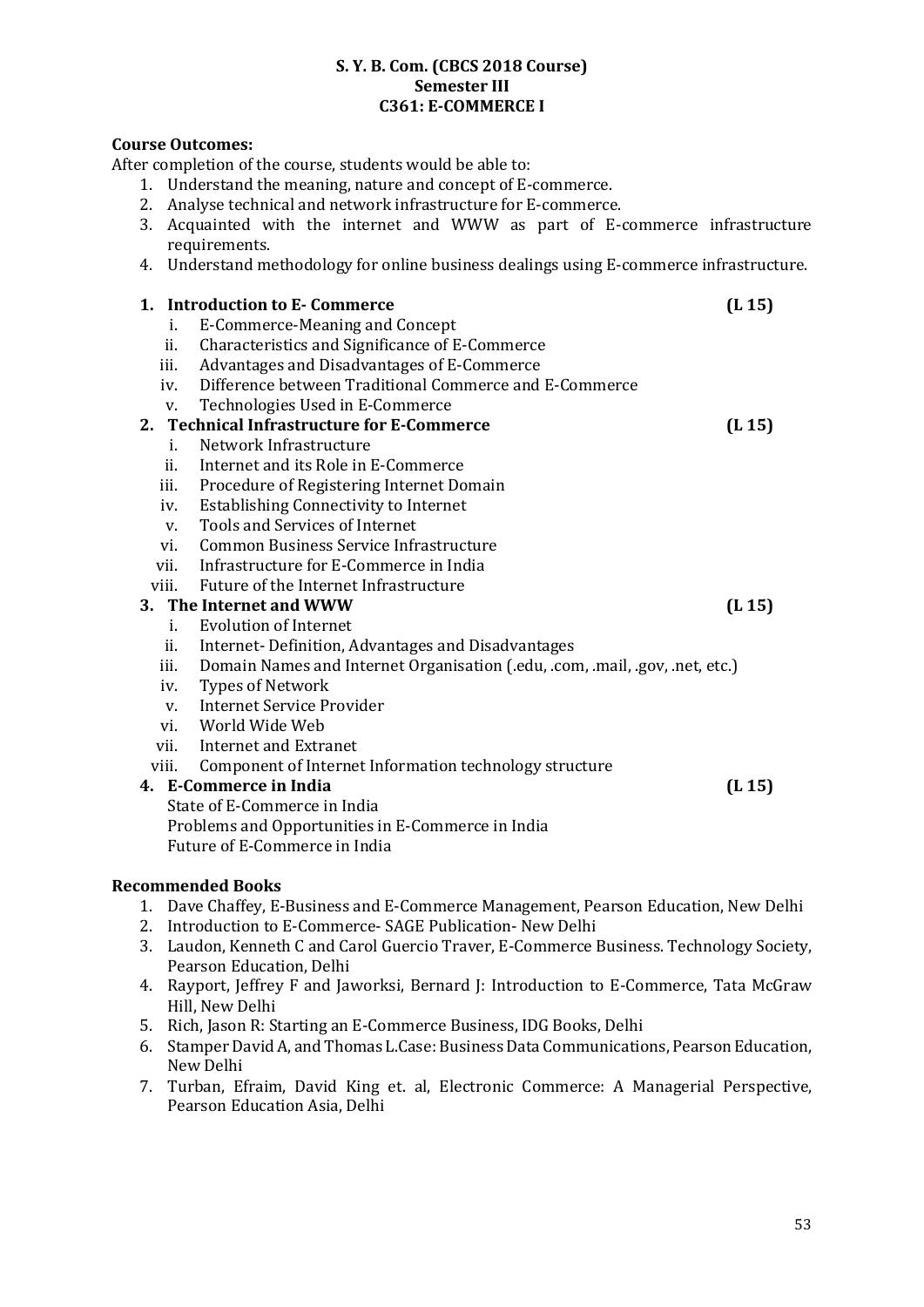# **4. Business Promotion (L15)**

- i. Business Unit- Promotion: Concept of Promotion
- ii. Stages in Business Promotion
- iii. Factors Affecting Location and Size, Present Trends in Location, Size of Business Unit
- iv. Role of Government in the Promotion of SEZ

# **Recommended Books**

- 1. J. Batty McDonald, Industrial Administration and Management
- 2. K. Aswathappa, Essentials of Business Administration, Himalaya Publications, New Delhi
- 3. N. Mishra, Modern Business Organization and Management, Allied Publishers, Mumbai
- 4. S. C. Saxena, Business Administration, Sahitya Bhavan, Agra
- 5. Stephen Robbins, The Administrative Process

# **C371: BUSINESS ADMINISTRATION I**

# **Course Outcomes:**

After completion of the course, students would be able to:

1. Understand basic knowledge about various forms of business organizations.

**S. Y. B. Com. (CBCS 2018 Course) Semester III**

- 2. Acquainted with the business environment and its implications thereon.
- 3. Understand and evaluate recent trends in business.

# **1. Business Administration- Concepts (L15)**

- i. Business Definition, Characteristics, Scope and Objectives
- ii. Economic and Social perspectives
- iii. Commerce- Meaning, Concept, Trade and Aids to Trade
- iv. Administration, Management and Organisation Meaning and Definitions
- v. Functions of Administration

# **2. Forms of Business Organisation (L15)**

- i. Sole Proprietorship, Partnership Firm, Limited Liability Partnership, Joint Ventures, Joint Stock Company, One Person Company, Co-operative Society- Features, Merits and Limitations
- ii. Non Profit Joint Stock Company u/s 25 of the Companies Act
- iii. Suitability of a Form of Organisation- Factors Determining the Suitability of Form of **Organisation**

# **3. Business Environment (L15)**

- i. Meaning, Internal and External Environment, Constituents of Business Environment-Economic, International, Social, Legal, Cultural, Educational, Political, Technological and Natural
- ii. Interaction of Business and Environmental Forces

54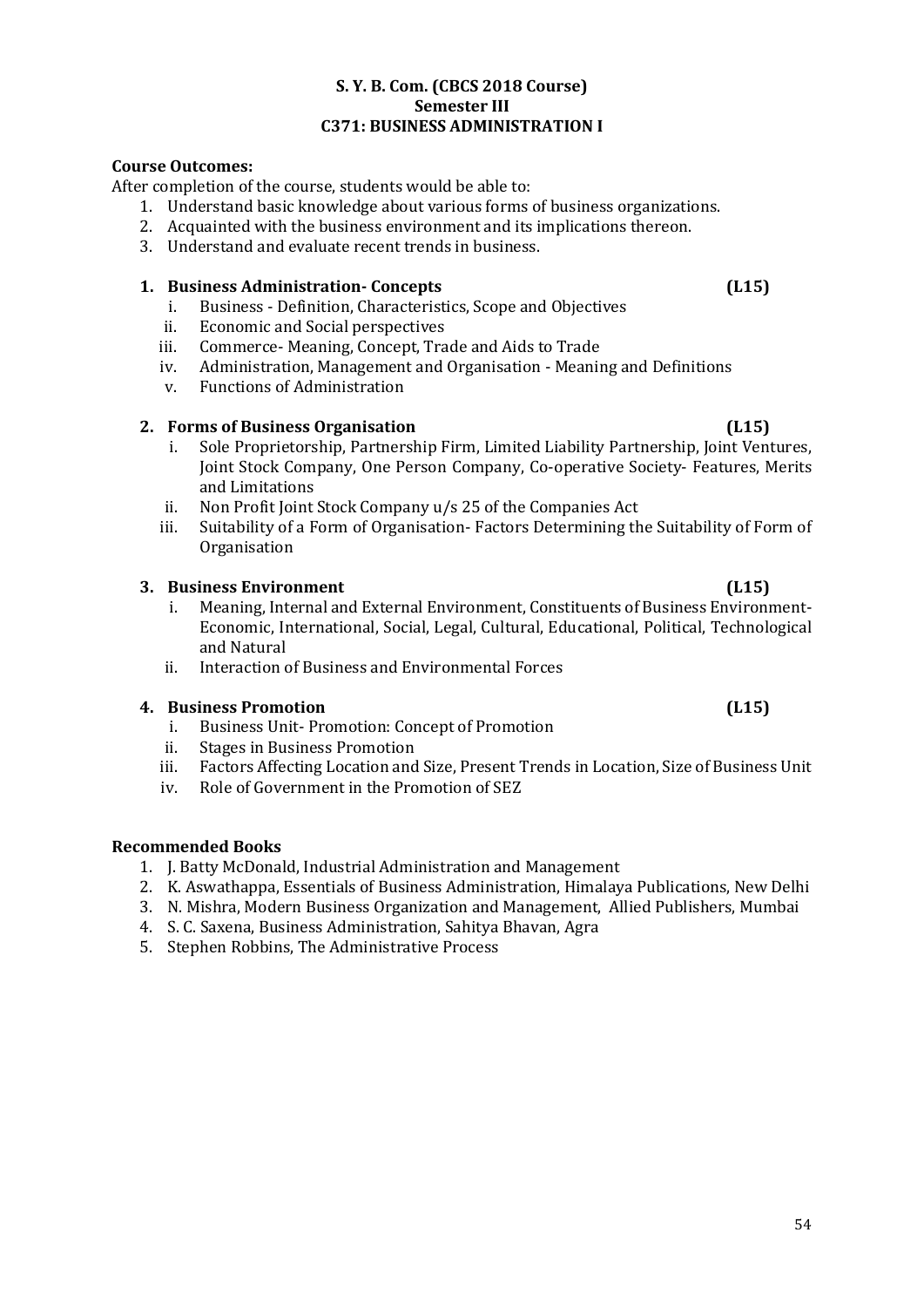#### **S. Y. B. Com. (CBCS 2018 Course) Semester III WOMEN EMPOWERMENT AND SOCIAL JUSTICE**

#### **No. of Lectures: 30**

# ● Concept, meaning and definitions of empowerment ● History of Empowerment in the context of Globalization ● Indicators and Factors affecting empowerment ● Role of the Govt. **Unit – II: Women's Movement Lectures 8** ● International women's movements. ● Women's movements in India – in 19th and early 20th century ● Dimensions of Women's Movement **Unit – III: Issues Related To Women Lectures 7** ● Religion ● Health ● Education ● Politics ● Social-Dowry, domestic violence, divorce, desertion, rape **Unit – IV: Women and Social Justice Lectures 8**

- Concept of Social Justice
- Constitutional provisions for women welfare
- Legislations related to women
	- a) The Immoral Traffic (Prevention) Act 1956
	- b) Dowry Prohibition Act 1961
	- c) The Sexual Harassment Of Women At Workplace (Prevention, Prohibition And Redressal) Act, 2013

#### **References**

- 1. Sunit Gupta and Mukta Mittal, Status of Women & Children in India, Publication :Amol Publication Pvt. Ltd., New Delhi. (1995)
- 2. Shobha Saxena, Crime Against Women & Protective Laws, Publication Deep & Deep Publication, F – 159, RajouriGarden,New Delhi – 110 027.
- 3. Geeta Chaturvedi, Women Administrators of India, Publication: R B S A Publishers, Jaipur – 302 003
- 4. Agarwal Sushila, Status of Women, Publication: Printwell Publishers, Jaipur 1988.
- 5. Health Status of Indian Women, Tata Institute of Social Sciences, Bombay 1988

# **Unit – I: Empowerment of Women Lectures 7**